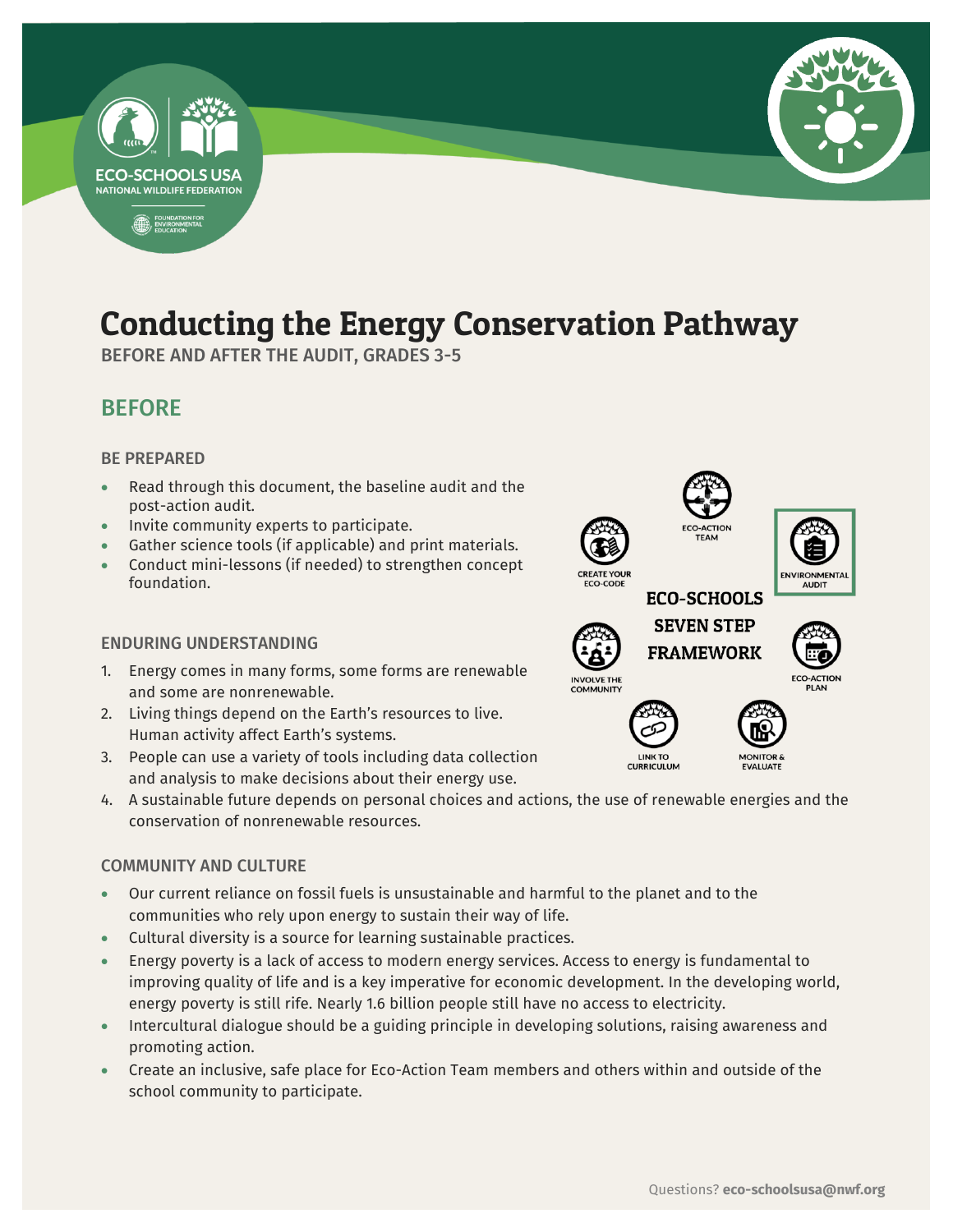





#### INTERDISCIPLINARY CONNECTIONS

- Language Arts Research the different types of energy used around the country and create a digital story. Students can hone their research, reading and digital tech skills to help them effectively communicate via the appropriate digital platforms for the target audience.
- Science Identify the difference between renewable and nonrenewable sources of energy, explain their origin stories and investigate your state's energy resources.
- Technology Investigate current advances in technology that allow renewable energy to be stored and used.
- Math Calculate the cost of the total kWh used at school for one day.



# SUSTAINABLE GWALS

In 2016, seventeen Global Goals for Sustainable Development were adopted by world leaders at a United Nations Summit. These goals universally apply to all countries, therefore Eco-Schools USA is committed to doing our part. Over the next fifteen years, efforts will be made by governments, institutions and citizens all across the globe to end all forms of poverty, fight inequalities and tackle climate change, while ensuring nobody is left behind.





Ensure access to affordable, reliable, sustainable and modern energy for all.

Build resilient infrastructure, promote inclusive and sustainable industrialization and foster innovation.

Learn more at [globalgoals.org](https://www.globalgoals.org/)

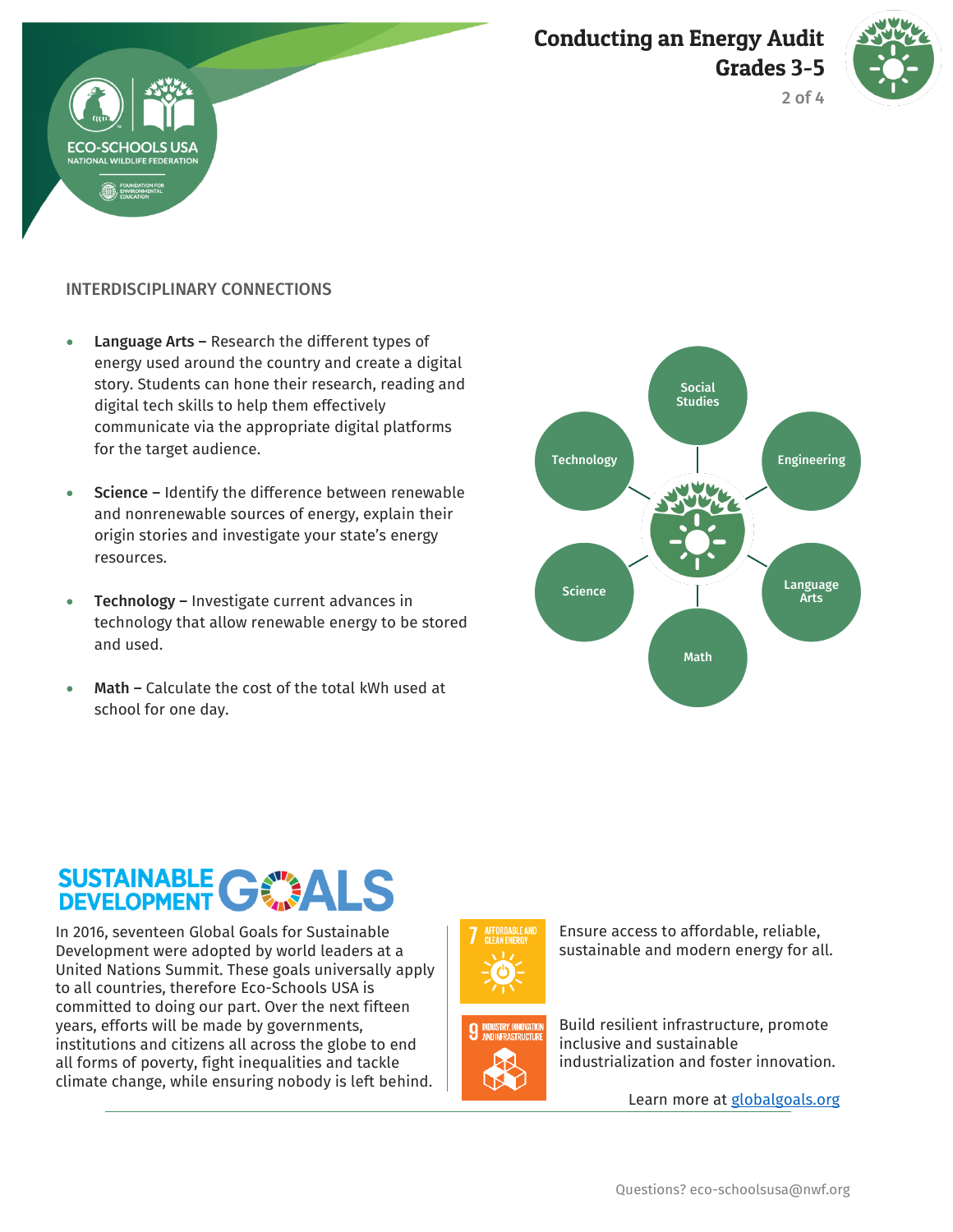



3 of 4

#### GATHER THE FOLLOWING MATERIALS

- Student worksheet(s) Audit form Clip boards
	-

- School map(s) inside and outside
- Lumen meter (optional)

#### DASHBOARD METRIC

On average, by how many kWh has your school's electricity decreased since collecting your baseline data?

#### **PROCEDURE**

- 1. Before the audit, contact local experts who are willing to assist. These individuals can provide more in depth understanding and can help direct the team when questions and/or concerns arise.
- 2. Read through the audit. As an Eco-Action Team determine, based on the size of your school and the number of appliances/devices, how much time will be needed to complete the baseline or post-action audit.
- 3. Highlight the locations on the school maps where teams will collect data.
- 4. Conduct the baseline audit and make plans to conduct the post-action audit.
- 5. Analyze the results and develop an action plan.
- 6. Frequently communicate results and plans with the school and community.